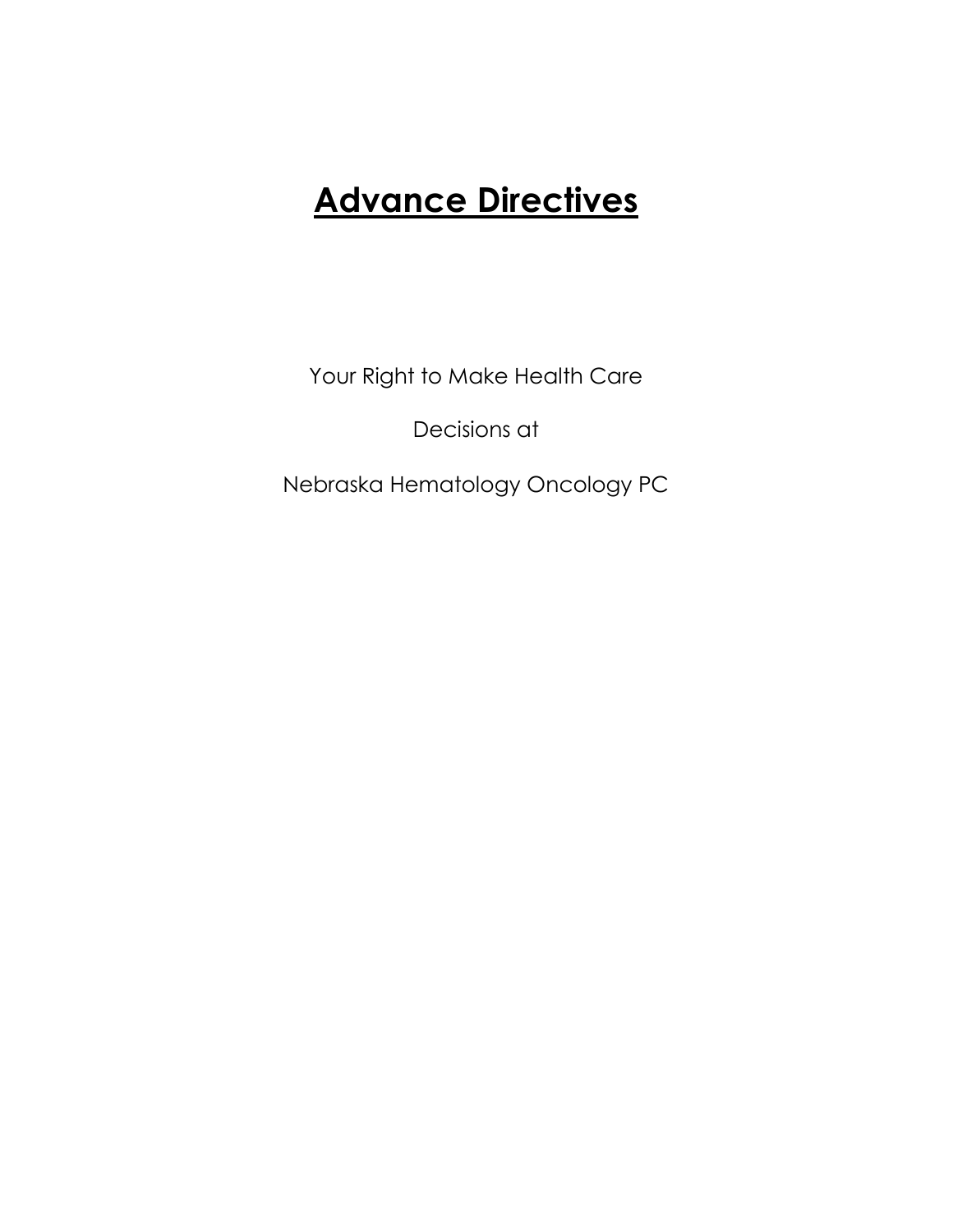## **Advance Directives**

In 1990, Congress passed the Patient Self-Determination Act. It requires health care institutions to tell adult patients and the people in their communities about their rights under Nebraska law to make decisions about medical care. These rights include the right to accept or refuse medical treatments and the right to make Advance Directives about their care. In Nebraska these rights apply to competent adults who are 19 years or older. In Iowa these rights apply to adults who are 18 years or older.

## **What is an Advance Directive?**

An Advance Directive is a written statement in which you state your choices for health care, or name someone to make such choices for you, if you become unable to make your own decisions about medical treatment. The two most common forms are:

- Living Will

- Power of Attorney for Health Care

## **What is a Living Will?**

In a Living Will document you state the kinds of medical treatments you want, or do not want, when you are terminally ill and unable to make your own decisions. It is called "Living Will" because it takes effect while you are still living but unable to communicate your choices. It is important to understand that a Living Will is authoritative; that means that it cannot be overridden by the wishes of family members who might not agree with everything you have decided about your medical care.

## **What is a Power of Attorney for Health Care?**

In a Power of Attorney for Health Care document you name another person to act as your "attorney in fact" or your "representative". This person will make medical decisions for you, if you become unable to make them for yourself.

Your representative can be:

- a family member or
- a close friend.

Your representative cannot be:

- your doctor

- an employee of your doctor or your health care provider (unless he/she is your relative) or - any person already serving as Power of Attorney for Health Care for 10 or more people (unless he/she is your relative).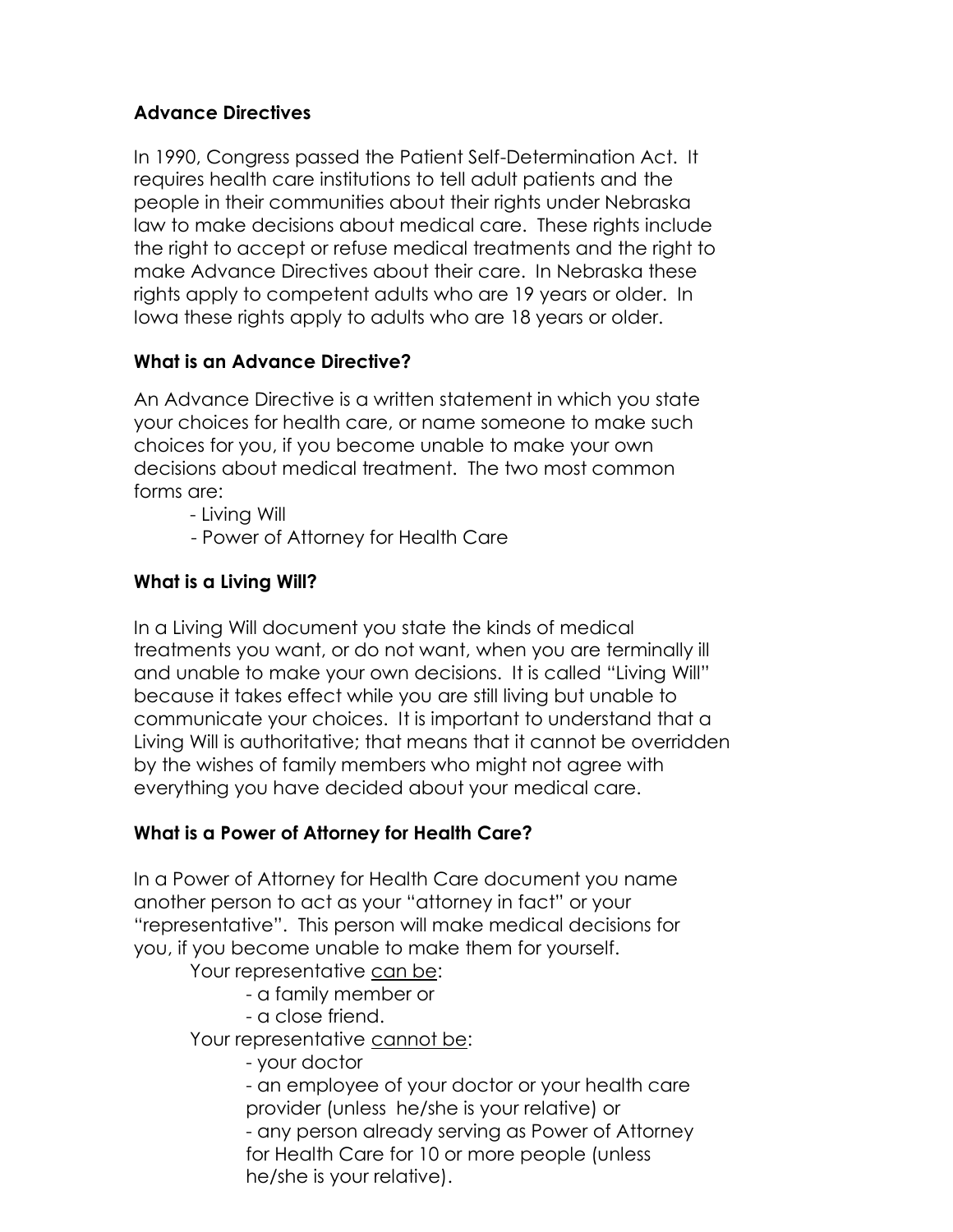Your representative is guided by your instruction about any medical treatment you want or do not want.

#### **Can I appoint more than one person to share the responsibility of being my Power of Attorney for Health Care?**

You should appoint only ONE person to be your attorney in fact, but you may appoint others as your alternates.

## **When do Advance Directives take effect?**

Your Advance Directive takes effect only after you can no longer make personal decisions about medical treatment. As long as you can make your own decision, your healthcare providers will rely on your judgment about what to do.

## **Can I have both?**

Yes. In fact, it is often a good idea to have both written instructions about what medical care you do and do not want provided to you if you are terminally ill (a Living Will) and the name of a person to make decisions on your behalf about care when you are unable to do so (Power of Attorney for Health Care).

## **Do I have to make an Advance Directive?**

No. It is entirely up to you whether you want to prepare an Advance Directive. The main advantage of an Advance Directive is to express your wishes if you become unable to state them yourself.

## **What if I change my mind afterI sign an Advance Directive?**

You can revoke it. At any time, if you want, you can make a new one. If you are a patient; tell your doctor or nurse that you want to change your Advance Directive. It is best to destroy the old one.

## **What choices should I make in my Advance Directive?**

You decide what to include in your Advance Directive. You should consider the circumstances in which you want life prolonging medical treatments started, continued or stopped. You may wish to discuss this decision with your family, close friends, health care providers, clergy and others.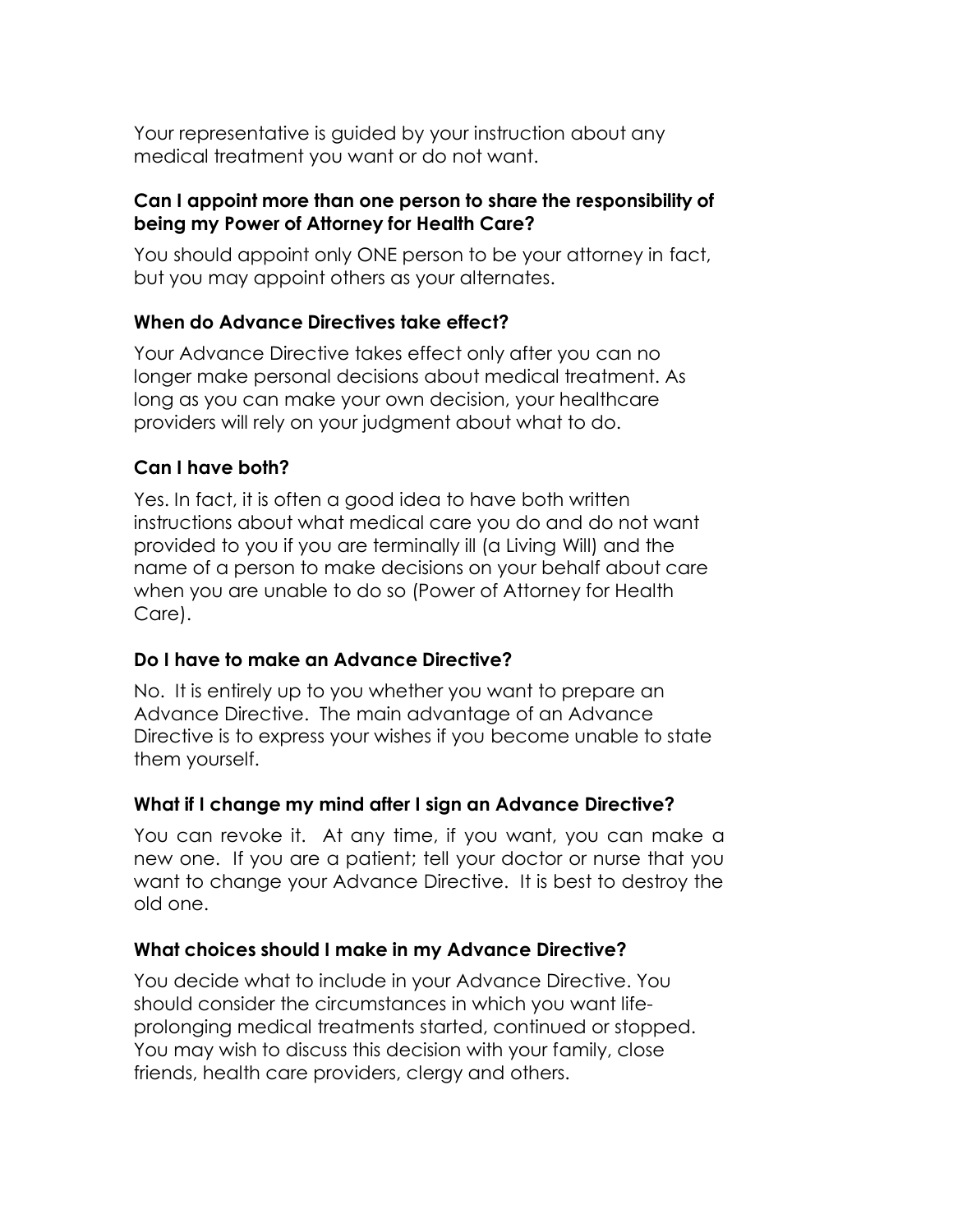#### **Does an Advance Directive have to be signed and witnessed?**

Yes, you sign and date both a Living Will and a Power of Attorney for Health Care in order for them to be legally valid.

Your signature on a **Living Will** can be witnessed by either:

1) two qualified adults

- cannot be your life or health insurance provider

- only one witness may be an employee of your

health care provider or

2) a notary public

Your signature on a **Power of Attorney for Health Care** can be witnessed by either:

1) two qualified adults

- cannot be:

- your spouse, parent, child, grand- child, brother or sister

-any person entitled to your estate

- your doctor

- your Power of Attorney for Health Care or their alternates

- an employee of your life insurance or health insurance provider and- only one witness may be an employee of your health care provider Or

2) a notary public

#### **If I have an Advance Directive in one state, will it be followed in a different state?**

Yes. Under Nebraska law an Advance Directive that is properly prepared according to another state's laws may be honored in Nebraska.

## **What do Advance Directives NOT include?**

1) A Living Will is not the same as a Last Will and Testament.

2) Power of Attorney for Health Care is not the same as Power of Attorney for financial issues.

3) A Living Will is not the same as "Do Not Resuscitate"

(DNR) order. A DNR is generated only by a physician order at your request.

#### **How do I make my wishes known regarding organ and tissue donation?**

You may request a donor card and make your wishes known to your family.